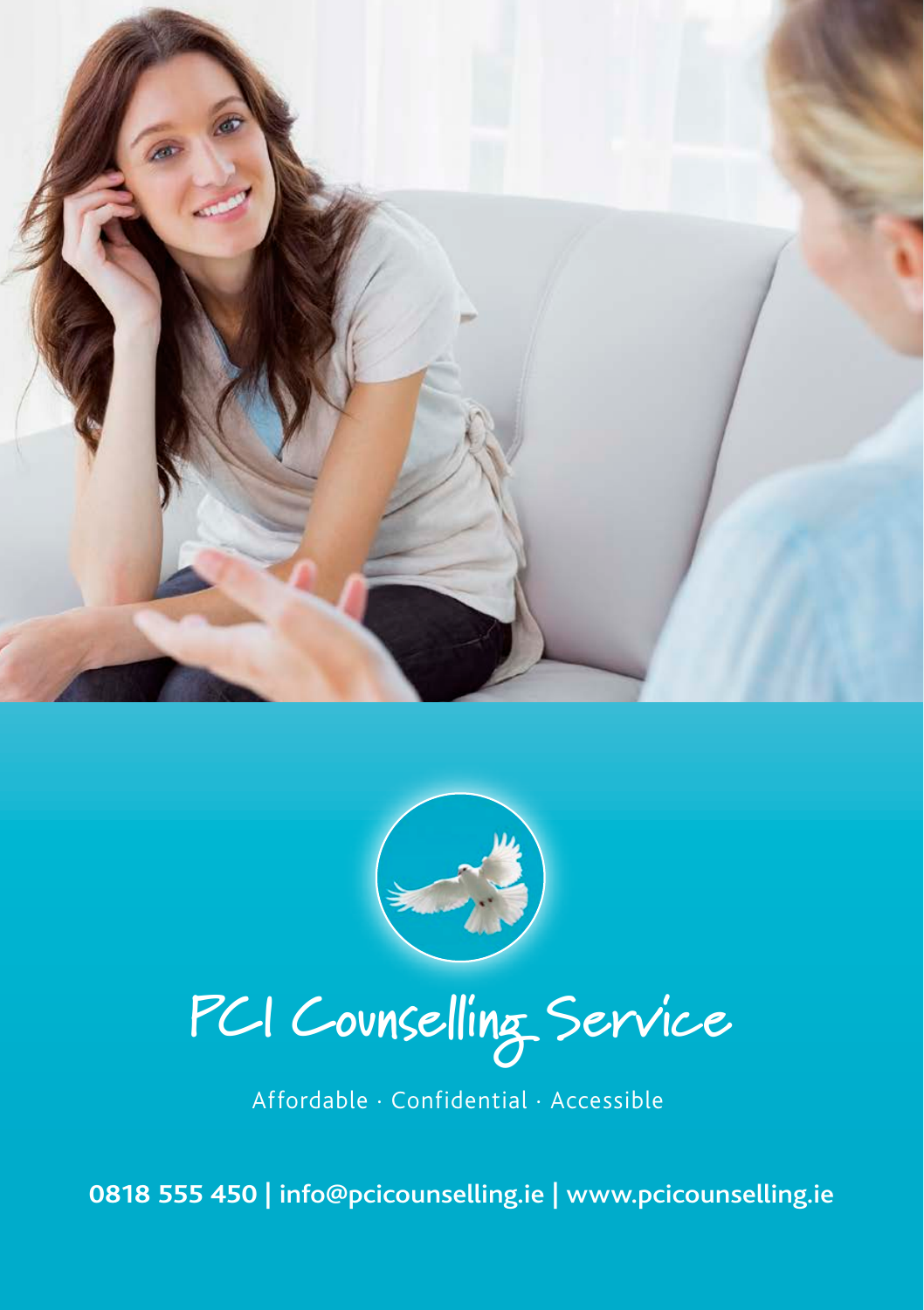

**PCI Counselling Service**

Affordable · Confidential · Accessible

**0818 555 450** | info@pcicounselling.ie | www.pcicounselling.ie

# **PCI COUNSELLING SERVICE**

We provide quality and ethical counselling, on a national scale, to individuals regardless of their financial circumstances.

The Counselling is provided by mature adults who are currently undergoing professional training in Counselling and Psychotherapy with PCI College and are supported in their work by experienced Supervisors.

We also have qualified pre-accredited and accredited Counsellors available on request or by advisement. Please note that fees for these qualified Counsellors are higher. This fee will be agreed with you before your sessions begin.

This not-for-profit Low Cost Counselling service is affordable, confidential & accessible.

**Each session costs between €10 - €25**

# **TO ARRANGE AN APPOINTMENT**

Call our Resident Counsellor on: **0818 555 450.** Office Opening Hours are 11am-6pm Monday to Friday. Please leave a message outside these hours and we will return your call promptly.

## **WHAT IS COUNSELLING?**

Counselling is a process of creating a confidential space where people can begin to heal with the help of their counsellor. Counselling is concerned with the whole person and gives you time to talk about feelings thoughts and concerns. The counsellor provides a safe, confidential service which is non-judgmental.

# **CONFIDENTIALITY**

Confidentiality is a central and integral part of the counselling process and is assured to each client who avails of counselling.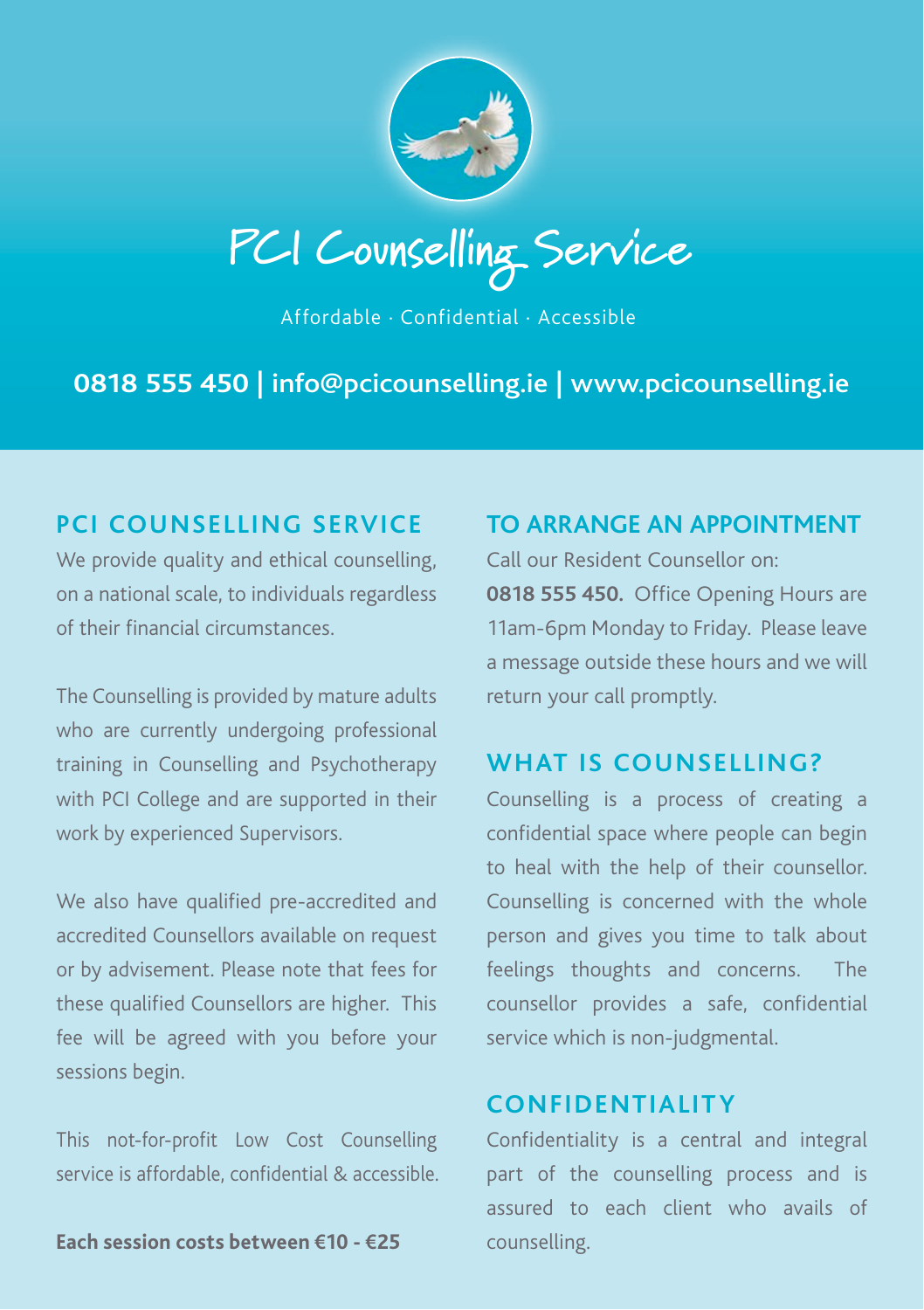

#### **WHAT TO EXPECT**

You can expect to be provided with a non-judgmental approach by a respectful, open and genuine person. Your counsellor will not give advice, direction or solutions to problems or issues but they will help you gain insight and new perspectives. Each session lasts 50 minutes and you will meet with your counsellor usually on a weekly basis. You may terminate therapy at any time. We have male and female counsellors and a choice of day, evening and weekend appointments.

## **HOUSEKEEPING**

Each session lasts 50 minutes and you will meet with your counsellor usually weekly. Please be on time but no earlier than 5 minutes. If you need to cancel a session please give as much notice as possible. If you fail to keep an appointment you will be charged for that missed session.

#### **FEE**

A suitable Low-Cost fee (€10-€25) is agreed between you and our Resident Counsellor, the Low Cost Counselling Coordinator; The service is available to all, regardless of circumstances. We have male and female counsellors and a choice of day, evening, and weekend appointment.

We also have qualified pre-accredited and accredited Counsellors available on request or by advisement. Please note that fees for these qualified Counsellors are higher. This fee will be agreed with you before your sessions begin.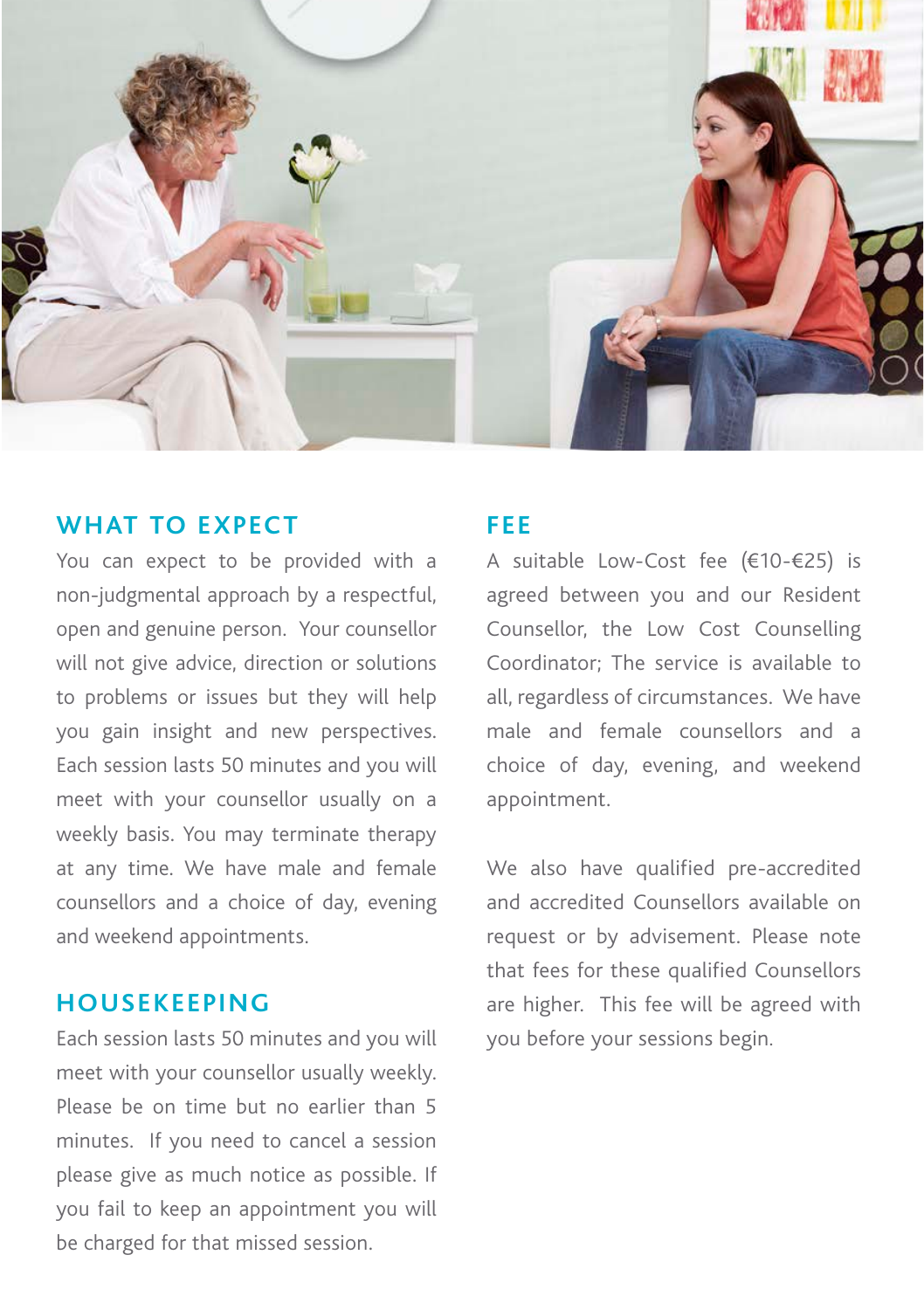

# **COUNSELLING ISSUES INCLUDE**

**Depression Anxiety Self-Esteem** Stress Bereavement Life Changes Suicide Addiction Issues Trauma Sexvality Bullying **Abuse Loss**